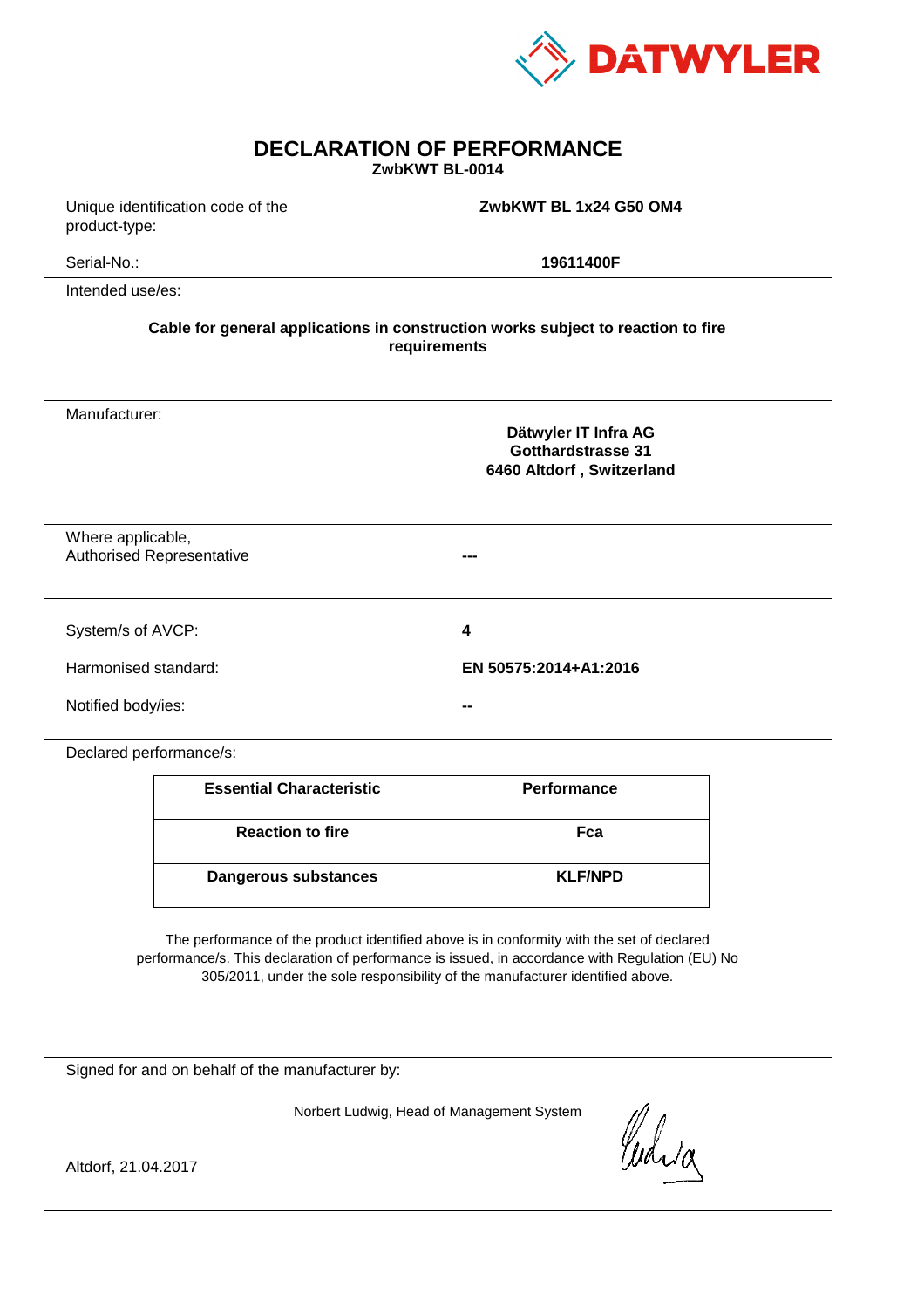

| LEISTUNGSERKLÄRUNG<br>ZwbKWT BL-0014                                                                                                                                                                                                                       |                                             |                                                                                |  |  |
|------------------------------------------------------------------------------------------------------------------------------------------------------------------------------------------------------------------------------------------------------------|---------------------------------------------|--------------------------------------------------------------------------------|--|--|
|                                                                                                                                                                                                                                                            | Eindeutiger Kenncode des Produkttyps:       | ZwbKWT BL 1x24 G50 OM4                                                         |  |  |
| Serien-Nr.:                                                                                                                                                                                                                                                |                                             | 19611400F                                                                      |  |  |
| Verwendungszweck(e):                                                                                                                                                                                                                                       |                                             |                                                                                |  |  |
| Kabel/Leitung für allgemeine Anwendungen in Bauwerken in Bezug auf die<br>Anforderungen an das Brandverhalten                                                                                                                                              |                                             |                                                                                |  |  |
| Hersteller:                                                                                                                                                                                                                                                |                                             | Dätwyler IT Infra AG<br><b>Gotthardstrasse 31</b><br>6460 Altdorf, Switzerland |  |  |
|                                                                                                                                                                                                                                                            | Wo anwendbar, Bevollmächtigter:             |                                                                                |  |  |
| Leistungsbeständigkeit:                                                                                                                                                                                                                                    | System(e) zur Bewertung und Überprüfung der | 4                                                                              |  |  |
| Harmonisierte Norm:<br>EN 50575:2014+A1:2016                                                                                                                                                                                                               |                                             |                                                                                |  |  |
| Notifizierte Stelle(n):                                                                                                                                                                                                                                    |                                             |                                                                                |  |  |
| Erklärte Leistung(en):                                                                                                                                                                                                                                     |                                             |                                                                                |  |  |
|                                                                                                                                                                                                                                                            | <b>Wesentliche Merkmale</b>                 | Leistung                                                                       |  |  |
|                                                                                                                                                                                                                                                            | <b>Brandverhalten</b>                       | Fca                                                                            |  |  |
|                                                                                                                                                                                                                                                            | <b>Gefährliche Stoffe</b>                   | <b>KLF/NPD</b>                                                                 |  |  |
| Die Leistung des vorstehenden Produkts entspricht der erklärten Leistung/den erklärten<br>Leistungen. Für die Erstellung der Leistungserklärung im Einklang mit der Verordnung (EU) Nr.<br>305/2011 ist allein der obengenannte Hersteller verantwortlich. |                                             |                                                                                |  |  |
| Unterzeichnet für den Hersteller und im Namen des Herstellers von:                                                                                                                                                                                         |                                             |                                                                                |  |  |
| Norbert Ludwig, Head of Management System<br>Curia<br>Altdorf, 21.04.2017                                                                                                                                                                                  |                                             |                                                                                |  |  |
|                                                                                                                                                                                                                                                            |                                             |                                                                                |  |  |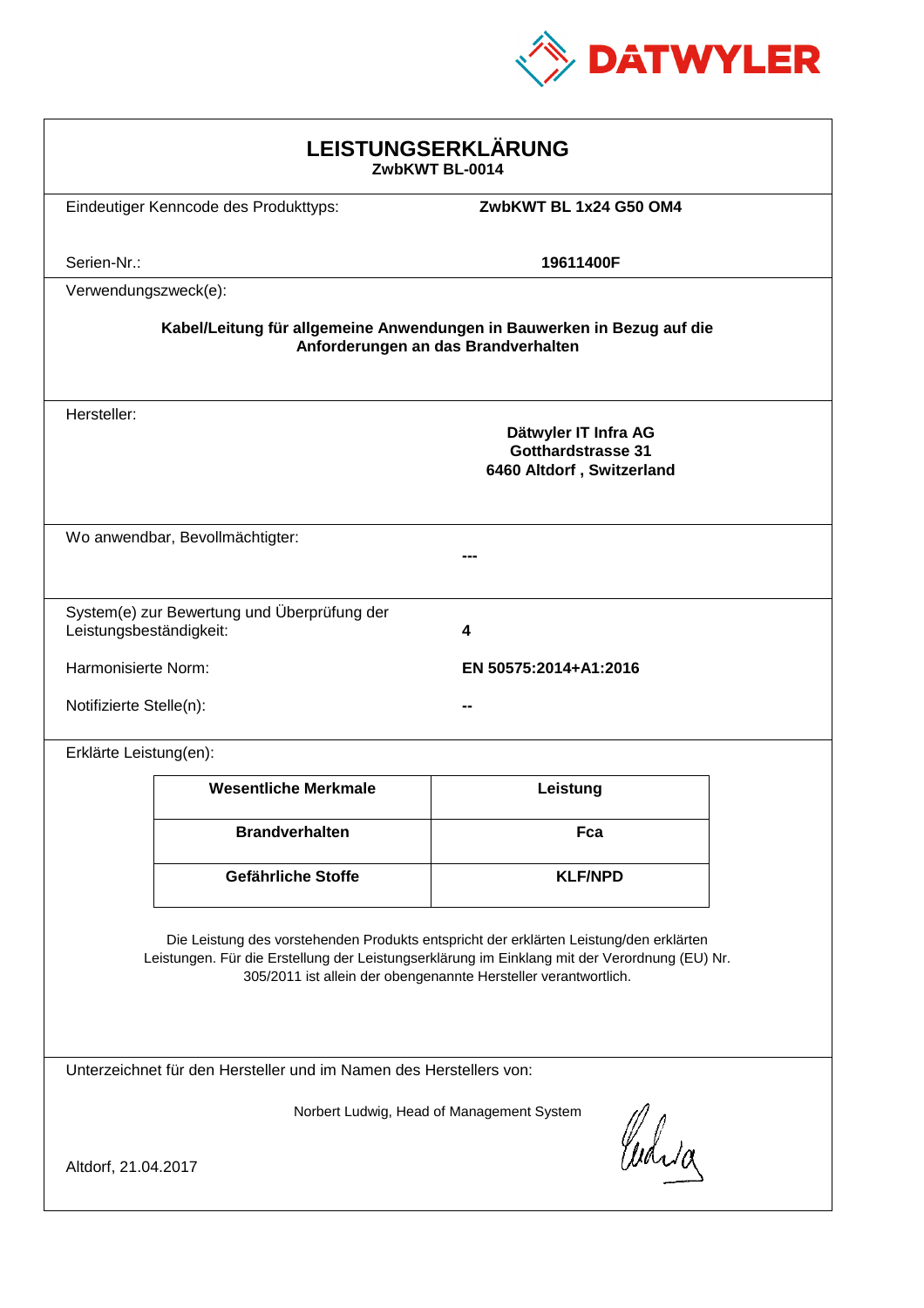

| <b>PRESTATIEVERKLARING</b><br>ZwbKWT BL-0014                                                                                                                                                                                                                                |                                  |                                                                                |  |  |
|-----------------------------------------------------------------------------------------------------------------------------------------------------------------------------------------------------------------------------------------------------------------------------|----------------------------------|--------------------------------------------------------------------------------|--|--|
| producttype:                                                                                                                                                                                                                                                                | Unieke identificatiecode van het | ZwbKWT BL 1x24 G50 OM4                                                         |  |  |
| Serienr.:                                                                                                                                                                                                                                                                   |                                  | 19611400F                                                                      |  |  |
| Beoogd(e) gebruik(en):                                                                                                                                                                                                                                                      |                                  |                                                                                |  |  |
| Kabels voor algemene toepassingen in bouwwerken die onder<br>voorschriften inzake materiaalgedrag bij brand vallen                                                                                                                                                          |                                  |                                                                                |  |  |
| Fabrikant:                                                                                                                                                                                                                                                                  |                                  | Dätwyler IT Infra AG<br><b>Gotthardstrasse 31</b><br>6460 Altdorf, Switzerland |  |  |
| indien van toepassing, Gemachtigde:                                                                                                                                                                                                                                         |                                  |                                                                                |  |  |
| Het systeem of de systemen voor de<br>beoordeling en verificatie van de<br>4<br>prestatiebestendigheid:<br>Geharmoniseerde norm:<br>EN 50575:2014+A1:2016<br>Aangemelde instantie(s):                                                                                       |                                  |                                                                                |  |  |
| Aangegeven prestatie(s)                                                                                                                                                                                                                                                     |                                  |                                                                                |  |  |
|                                                                                                                                                                                                                                                                             | Essentiële kenmerken             | <b>Prestatie</b>                                                               |  |  |
|                                                                                                                                                                                                                                                                             | <b>Brandreactie</b>              | Fca                                                                            |  |  |
|                                                                                                                                                                                                                                                                             | Gevaarlijke stoffen              | <b>KLF/NPD</b>                                                                 |  |  |
| De prestaties van het hierboven omschreven product zijn conform de aangegeven prestaties. Deze<br>prestatieverklaring wordt in overeenstemming met Verordening (EU) nr. 305/2011 onder de exclusieve<br>verantwoordelijkheid van de hierboven vermelde fabrikant verstrekt. |                                  |                                                                                |  |  |
| Ondertekend voor en namens de fabrikant door:                                                                                                                                                                                                                               |                                  |                                                                                |  |  |
| Norbert Ludwig, Head of Management System<br>Waja<br>Altdorf, 21.04.2017                                                                                                                                                                                                    |                                  |                                                                                |  |  |
|                                                                                                                                                                                                                                                                             |                                  |                                                                                |  |  |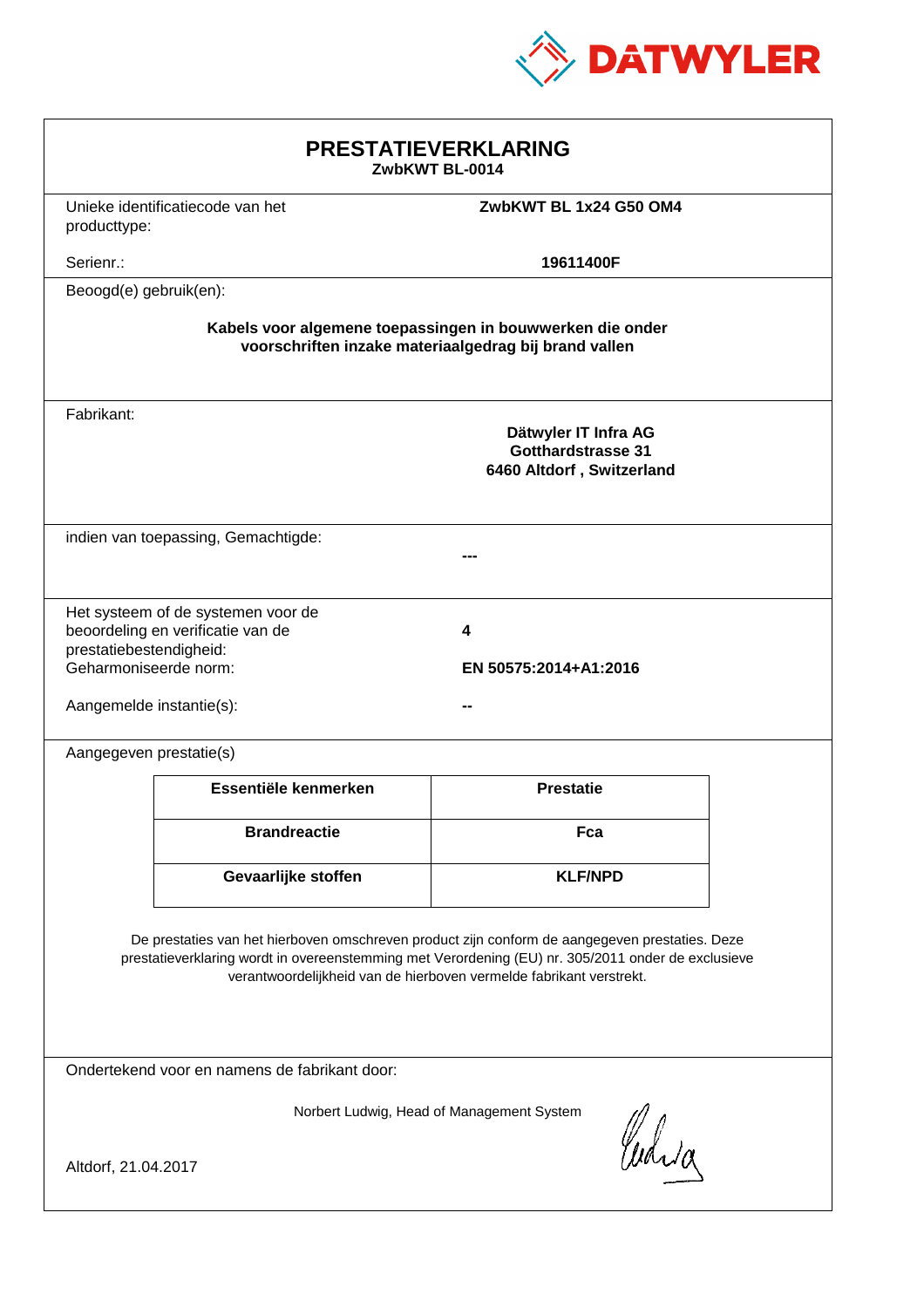

| <b>DÉCLARATION DES PERFORMANCES</b><br>ZwbKWT BL-0014                                                                                                                                                                                                            |                                 |                                                                                |  |  |
|------------------------------------------------------------------------------------------------------------------------------------------------------------------------------------------------------------------------------------------------------------------|---------------------------------|--------------------------------------------------------------------------------|--|--|
| produit type:                                                                                                                                                                                                                                                    | Code d'identification unique du | ZwbKWT BL 1x24 G50 OM4                                                         |  |  |
| Numéro de série:                                                                                                                                                                                                                                                 |                                 | 19611400F                                                                      |  |  |
|                                                                                                                                                                                                                                                                  | Usage(s) prévu(s):              |                                                                                |  |  |
| Câble pour applications générales dans les ouvrages de construction soumis<br>aux exigences de réaction au feu                                                                                                                                                   |                                 |                                                                                |  |  |
| Fabricant:                                                                                                                                                                                                                                                       |                                 | Dätwyler IT Infra AG<br><b>Gotthardstrasse 31</b><br>6460 Altdorf, Switzerland |  |  |
|                                                                                                                                                                                                                                                                  | Le cas échéant, Mandataire      |                                                                                |  |  |
| Système(s) d'évaluation et de<br>vérification de la constance des<br>4<br>performances:<br>Norme harmonisée:<br>EN 50575:2014+A1:2016<br>Organisme(s) notifié(s):                                                                                                |                                 |                                                                                |  |  |
|                                                                                                                                                                                                                                                                  | Performance(s) déclarée(s):     |                                                                                |  |  |
|                                                                                                                                                                                                                                                                  | Caractéristique essentielle     | <b>Performance</b>                                                             |  |  |
|                                                                                                                                                                                                                                                                  | Réaction au feu                 | Fca                                                                            |  |  |
|                                                                                                                                                                                                                                                                  | <b>Substances dangereuses</b>   | <b>KLF/NPD</b>                                                                 |  |  |
| Les performances du produit identifié ci-dessus sont conformes aux performances déclarées.<br>Conformément au règlement (UE) no 305/2011, la présente déclaration des performances est<br>établie sous la seule responsabilité du fabricant mentionné ci-dessus. |                                 |                                                                                |  |  |
| Signé pour le fabricant et en son nom par:                                                                                                                                                                                                                       |                                 |                                                                                |  |  |
| Norbert Ludwig, Head of Management System<br>Whia<br>Altdorf, 21.04.2017                                                                                                                                                                                         |                                 |                                                                                |  |  |
|                                                                                                                                                                                                                                                                  |                                 |                                                                                |  |  |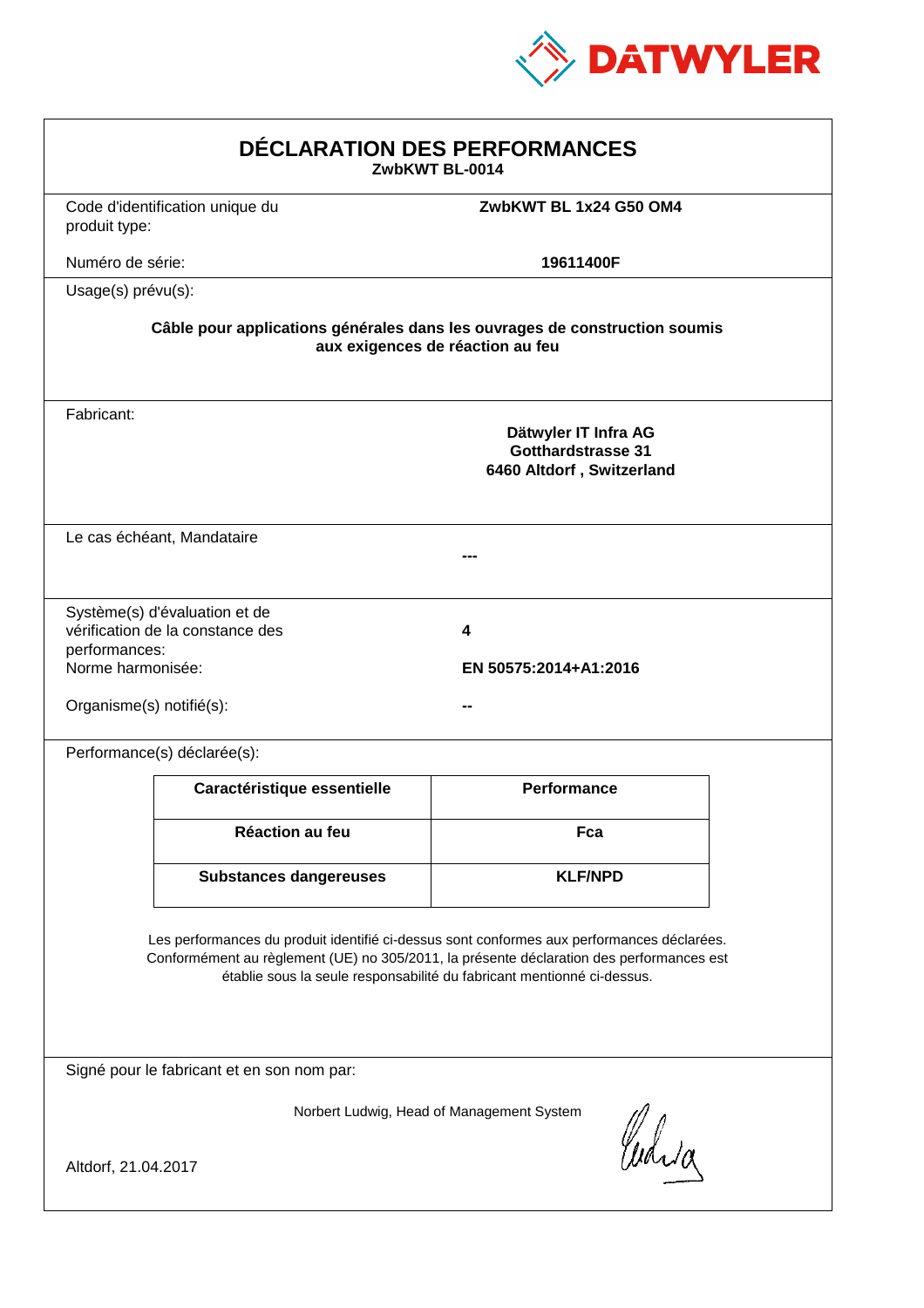

| <b>DECLARACIÓN DE PRESTACIONES</b><br>ZwbKWT BL-0014                                                                                                                                                                                                                                           |                                                                               |                                                                                |  |  |
|------------------------------------------------------------------------------------------------------------------------------------------------------------------------------------------------------------------------------------------------------------------------------------------------|-------------------------------------------------------------------------------|--------------------------------------------------------------------------------|--|--|
| producto tipo:                                                                                                                                                                                                                                                                                 | Código de identificación única del                                            | ZwbKWT BL 1x24 G50 OM4                                                         |  |  |
| Número de serie:                                                                                                                                                                                                                                                                               |                                                                               | 19611400F                                                                      |  |  |
| Usos previstos:                                                                                                                                                                                                                                                                                |                                                                               |                                                                                |  |  |
| Cable sujeto a requisitos de reacción al fuego para aplicaciones generales en obras<br>de construcción                                                                                                                                                                                         |                                                                               |                                                                                |  |  |
| Fabricante:                                                                                                                                                                                                                                                                                    |                                                                               | Dätwyler IT Infra AG<br><b>Gotthardstrasse 31</b><br>6460 Altdorf, Switzerland |  |  |
| En su caso, Representante autorizado:                                                                                                                                                                                                                                                          |                                                                               |                                                                                |  |  |
| $(EVCP)$ :<br>Norma armonizada:<br>Organismos notificados:                                                                                                                                                                                                                                     | Sistemas de evaluación y verificación<br>de la constancia de las prestaciones | 4<br>EN 50575:2014+A1:2016                                                     |  |  |
| Prestaciones declaradas:                                                                                                                                                                                                                                                                       |                                                                               |                                                                                |  |  |
|                                                                                                                                                                                                                                                                                                | Característica esencial                                                       | <b>Prestaciones</b>                                                            |  |  |
|                                                                                                                                                                                                                                                                                                | Reacción al fuego                                                             | Fca                                                                            |  |  |
|                                                                                                                                                                                                                                                                                                | <b>Sustancias peligrosas</b>                                                  | <b>KLF/NPD</b>                                                                 |  |  |
| Las prestaciones del producto identificado anteriormente son conformes con el conjunto de<br>prestaciones declaradas. La presente declaración de prestaciones se emite, de conformidad con<br>el Reglamento (UE) nº 305/2011, bajo la sola responsabilidad del fabricante arriba identificado. |                                                                               |                                                                                |  |  |
| Firmado por y en nombre del fabricante por:                                                                                                                                                                                                                                                    |                                                                               |                                                                                |  |  |
| Norbert Ludwig, Head of Management System<br>Waia<br>Altdorf, 21.04.2017                                                                                                                                                                                                                       |                                                                               |                                                                                |  |  |